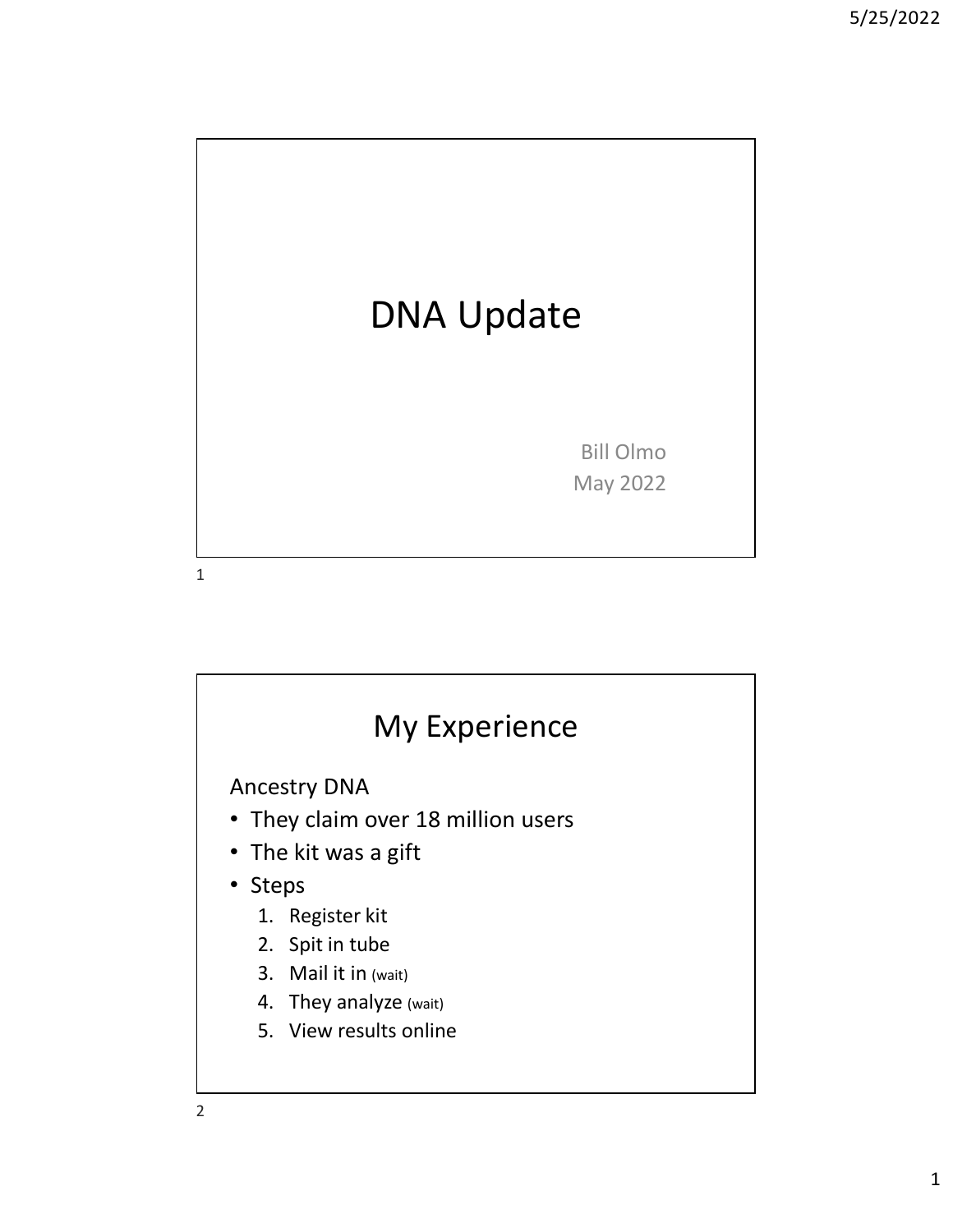

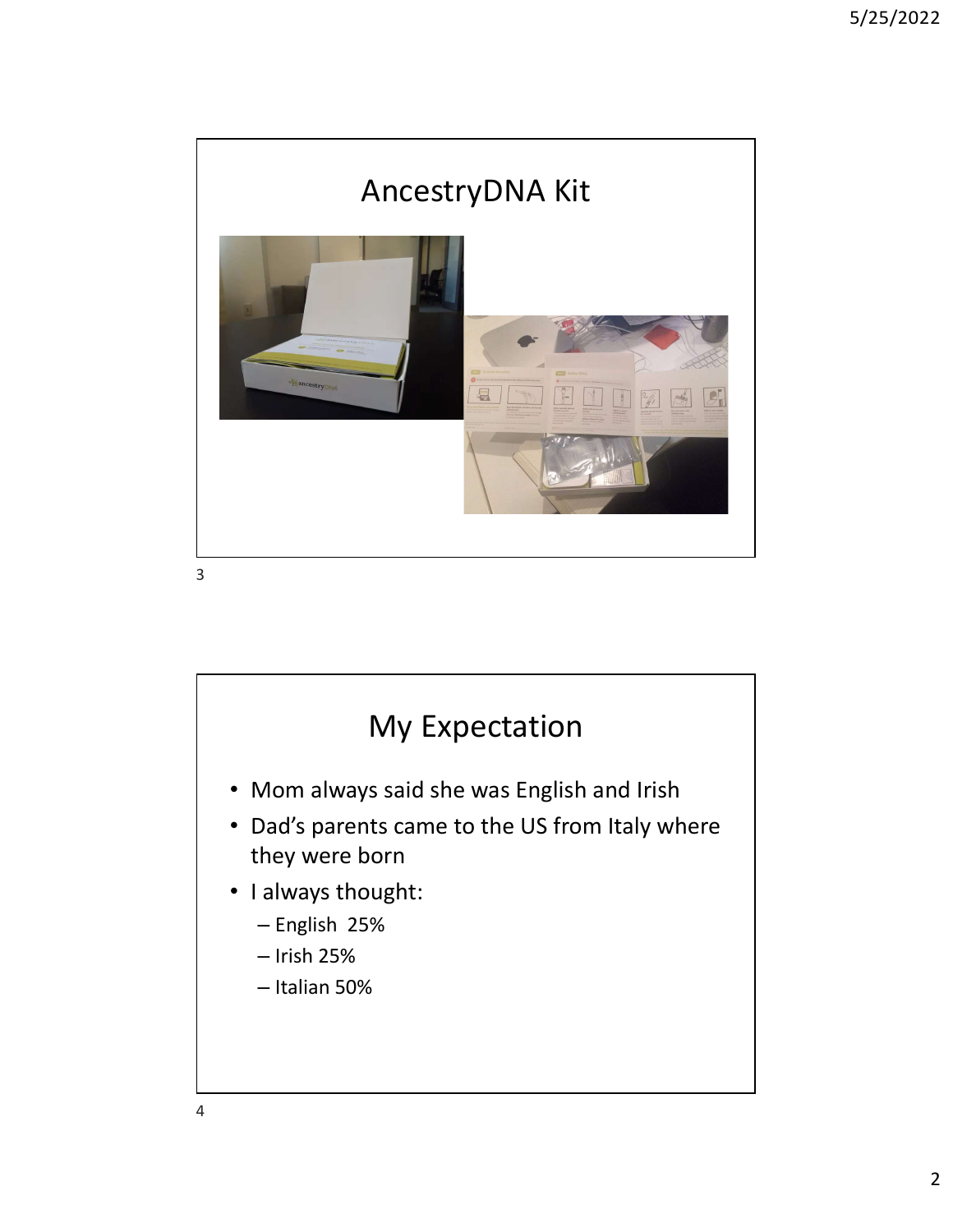## My Background

At first (2018) they told me:

- Europe South 36%
- Ireland/Scotland/Wales 34%
- Great Britain 24%
- Europe East 2% (Included Italy)
- Iberian Peninsula 2%
- Scandinavia <1%
- Finland/Northwest Russia <1%
- Europe West <1%

|   | $\bullet$<br>Finland/Northwest Russia <1%<br>• Europe West <1% |                 |  |
|---|----------------------------------------------------------------|-----------------|--|
| 5 |                                                                |                 |  |
|   |                                                                |                 |  |
|   |                                                                |                 |  |
|   |                                                                | Hard To Explain |  |
|   |                                                                | Italian         |  |
|   | $\cdot$ Me                                                     | 2%              |  |
|   | • Son                                                          | 0%              |  |
|   | • Grandson                                                     | n/a             |  |
|   | • Granddaughter                                                | 4%              |  |
|   |                                                                |                 |  |
|   |                                                                |                 |  |
|   |                                                                |                 |  |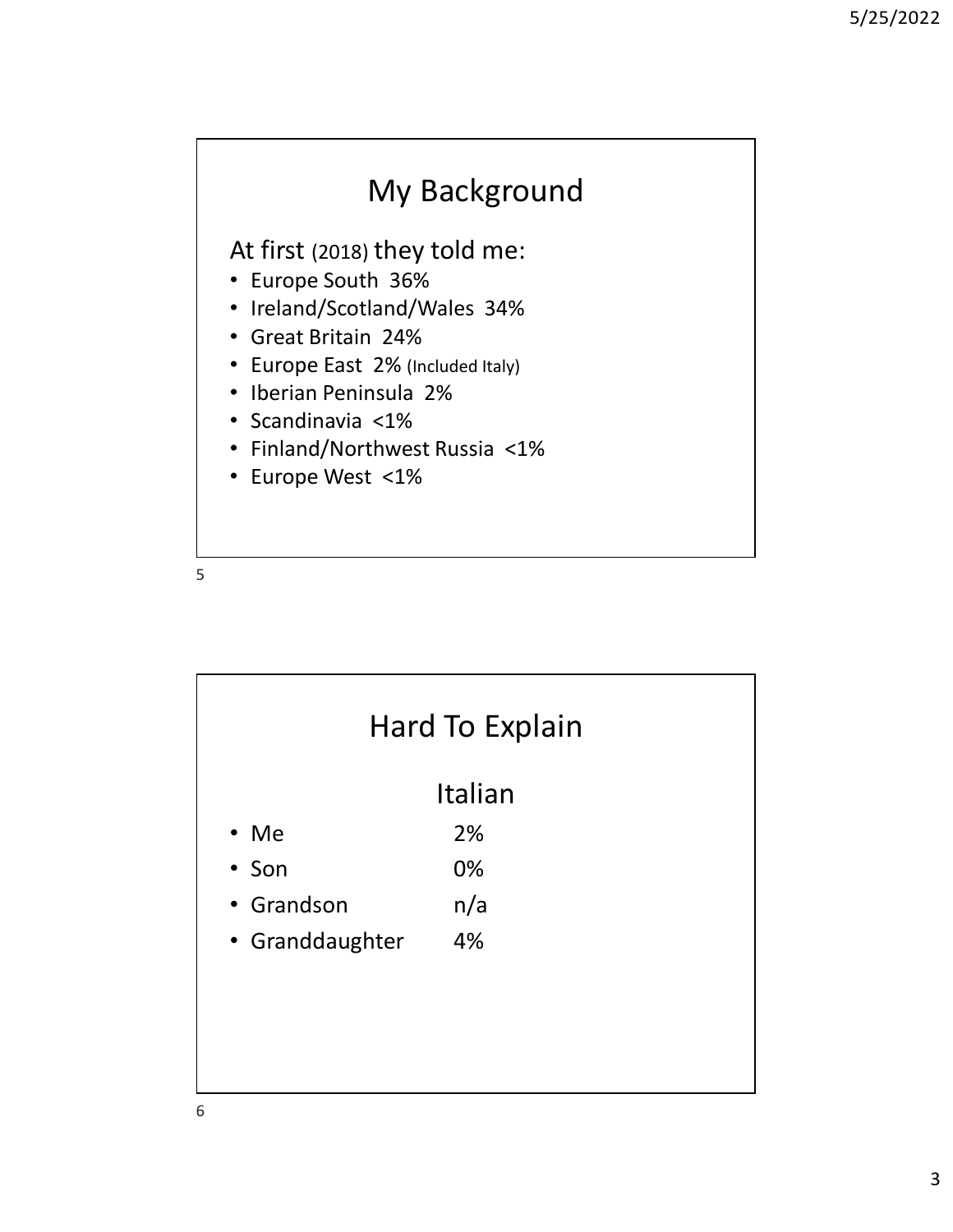

- Ireland and Scotland 48%
	- Munster, Ireland
- France 27%
- England, Wales & Northwestern Europe 23%
- Italy 2%

| 7               |                   |    |  |  |
|-----------------|-------------------|----|--|--|
|                 |                   |    |  |  |
|                 |                   |    |  |  |
|                 | Harder To Explain |    |  |  |
|                 | Italian           |    |  |  |
| • Me            | 2%                | 2% |  |  |
| • Son           | 0%                | 0% |  |  |
| • Grandson      | n/a 7%            |    |  |  |
| • Granddaughter | 4% 5%             |    |  |  |
|                 |                   |    |  |  |
|                 |                   |    |  |  |
|                 |                   |    |  |  |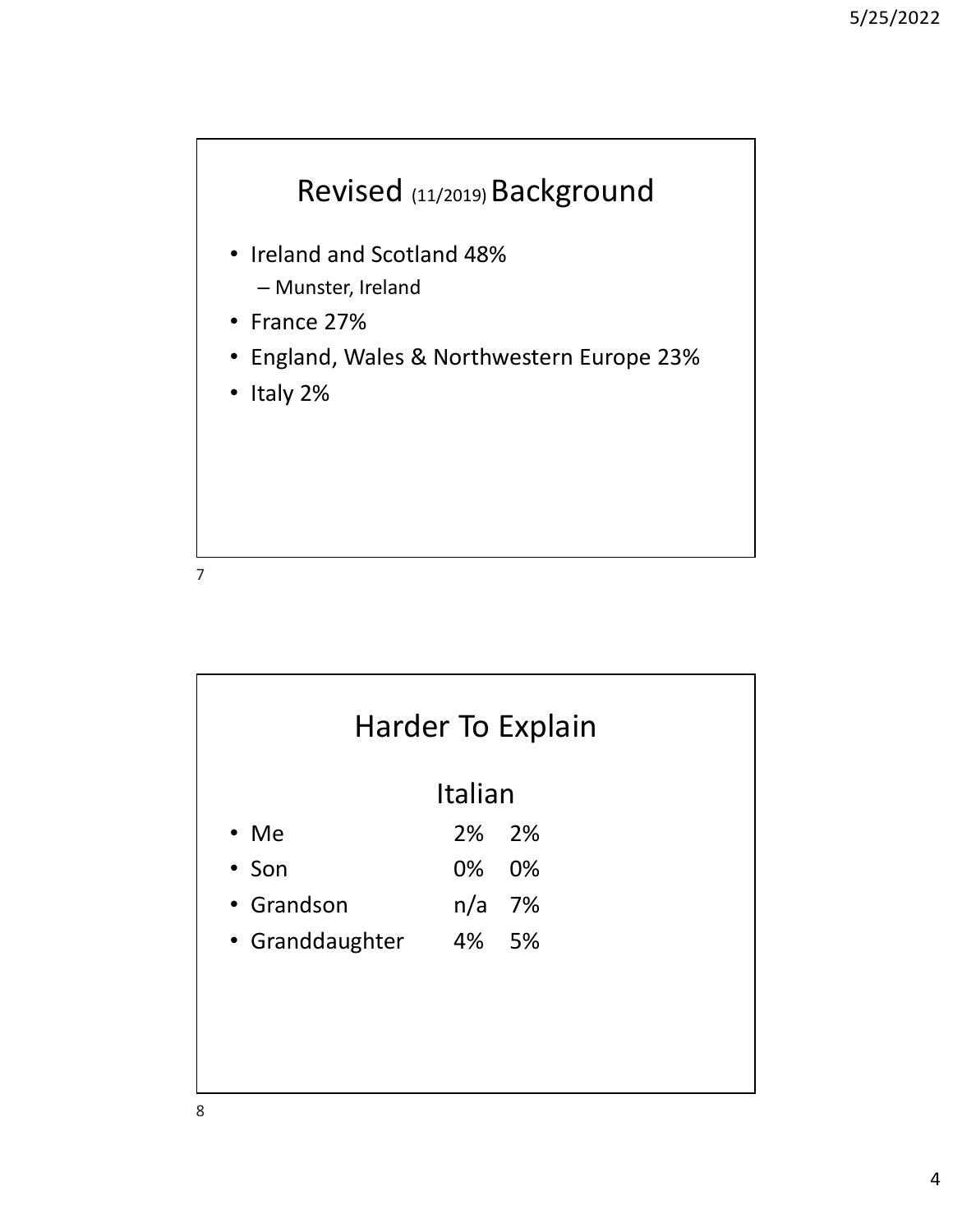## Revised (9/2020) Background

- Ireland 51%
- Northern Italy 19%
- Scotland 12%
- England & Northwestern Europe 9%
- Germanic Europe 3%
- France 2%
- Norway 2%
- Wales 2%

| • Norway 2%<br>• Wales 2% |         |    |     |  |  |
|---------------------------|---------|----|-----|--|--|
| 9                         |         |    |     |  |  |
|                           |         |    |     |  |  |
|                           |         |    |     |  |  |
| Still Hard To Explain     | Italian |    |     |  |  |
| $\cdot$ Me                | 2%      | 2% | 19% |  |  |
| • Son                     | 0%      | 0% | 2%  |  |  |
| • Grandson                | n/a     | 7% | 9%  |  |  |
| • Granddaughter           | 4% 5%   |    | 7%  |  |  |
|                           |         |    |     |  |  |
|                           |         |    |     |  |  |
|                           |         |    |     |  |  |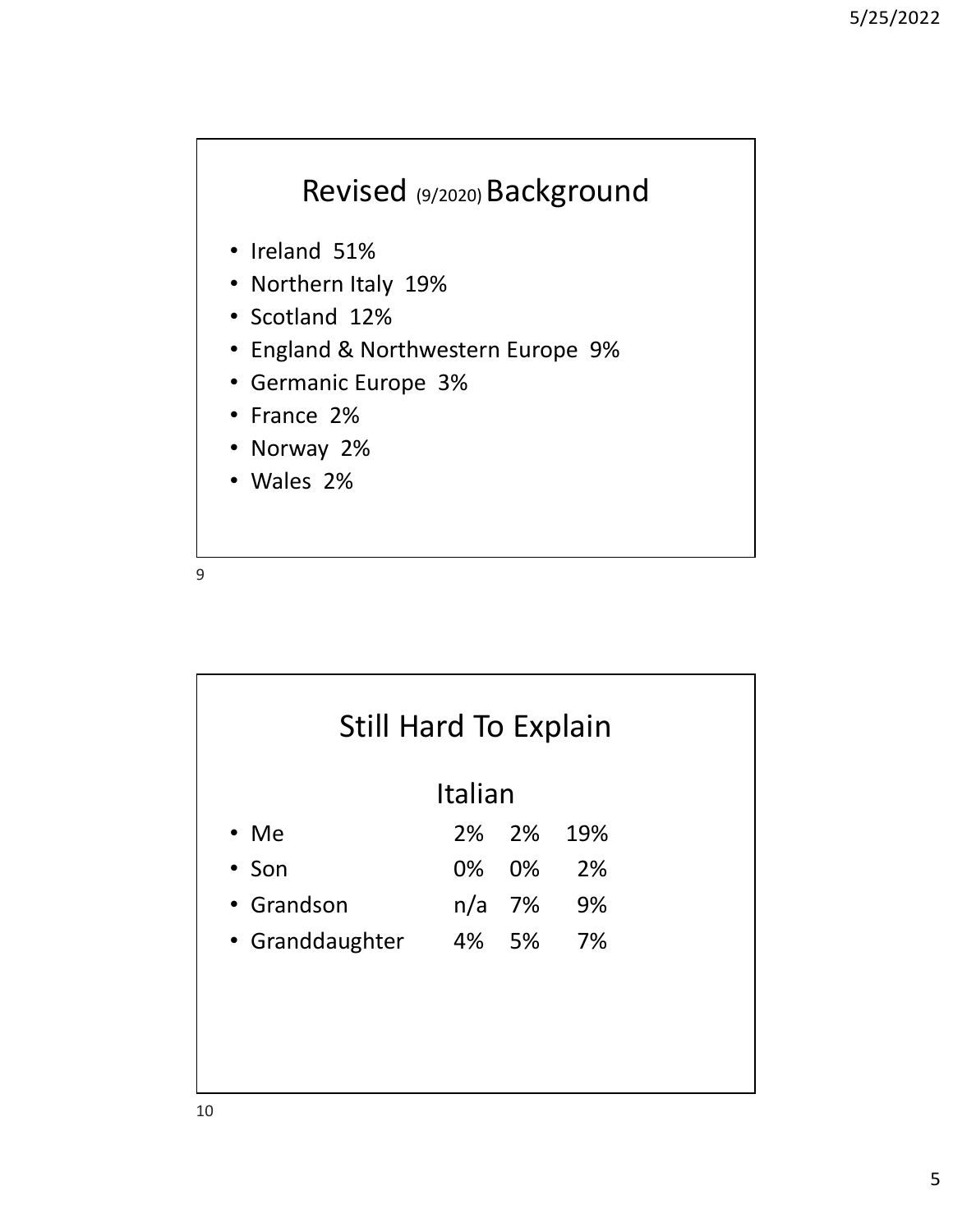

- Ireland 49%
- Northern Italy 19%
- England & Northwestern Europe 15%
- Scotland 9%
- Germanic Europe 3%
- Norway 3%
- France 2%

| 11                    |    |        |  |         |  |
|-----------------------|----|--------|--|---------|--|
|                       |    |        |  |         |  |
|                       |    |        |  |         |  |
| Still Hard To Explain |    |        |  |         |  |
| Italian               |    |        |  |         |  |
| • Me                  | 2% | 2%     |  | 19% 19% |  |
| • Son                 | 0% | 0%     |  | 2% 5%   |  |
| Grandson<br>$\bullet$ |    | n/a 7% |  | 9% 7%   |  |
| • Granddaughter       | 4% | 5%     |  | 7% 10%  |  |
|                       |    |        |  |         |  |
|                       |    |        |  |         |  |
|                       |    |        |  |         |  |